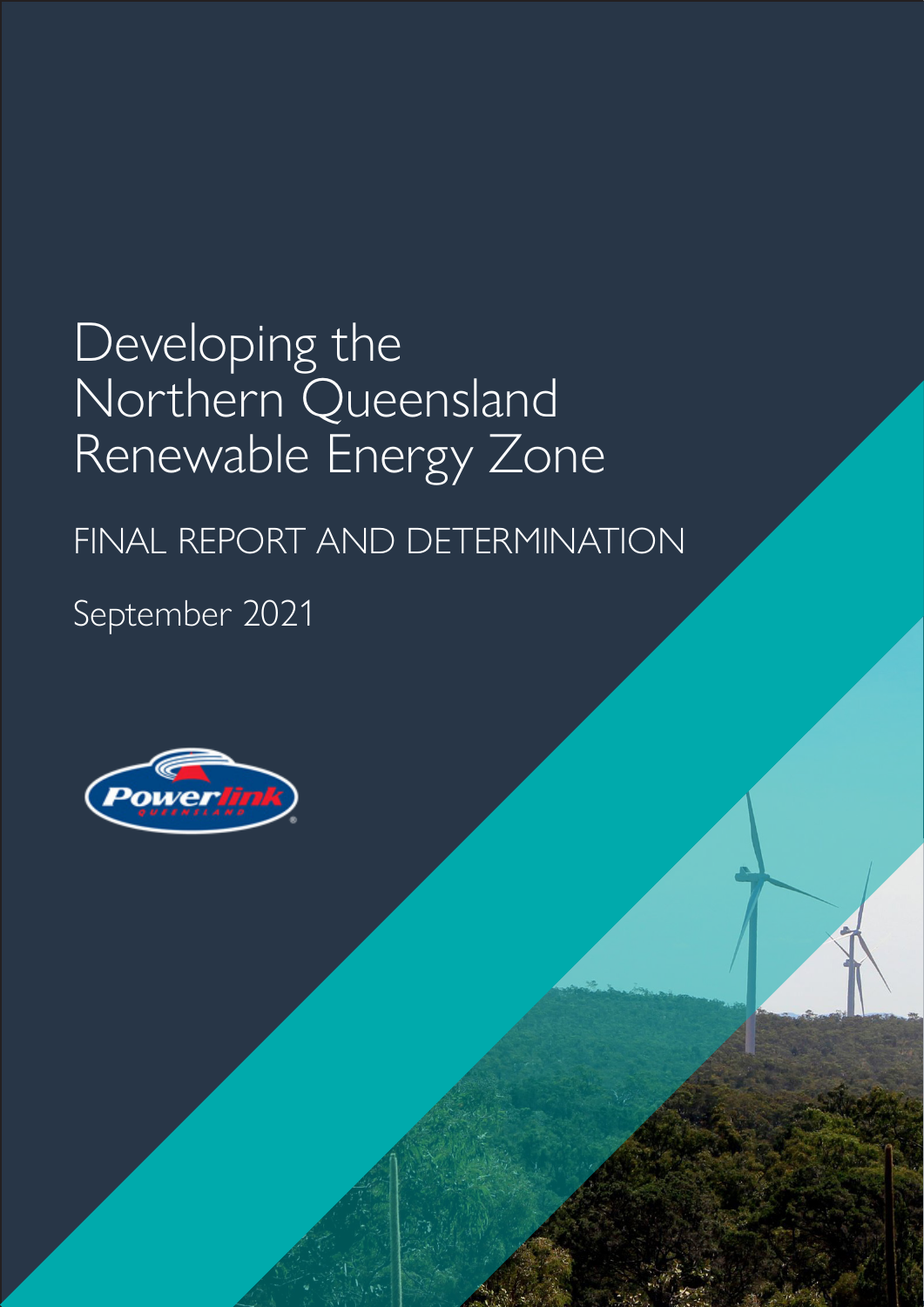Please direct enquiries to:

Roger Smith

Manager, Network and Alternate Solutions Network and Business Development Division Powerlink Queensland

Telephone: (+61 7) 3860 2328 Email: networkassessments[@powerlink.com.au](mailto:networkassessments%40powerlink.com.au?subject=Overview%20of%20Asset%20Risk%20Cost%20Methodology)

#### Disclaimer

While care was taken in preparation of the information in this document, and it is provided in good faith, Powerlink accepts no responsibility or liability (including without limitation, liability to any person by reason of negligence or negligent misstatement) for any loss or damage that may be incurred by any person acting in reliance on this information or assumptions drawn from it, except to the extent that liability under any applicable Queensland or Commonwealth of Australia statute cannot be excluded. Powerlink makes no representation or warranty as to the accuracy, reliability, completeness or suitability for particular purposes, of the information in this document.

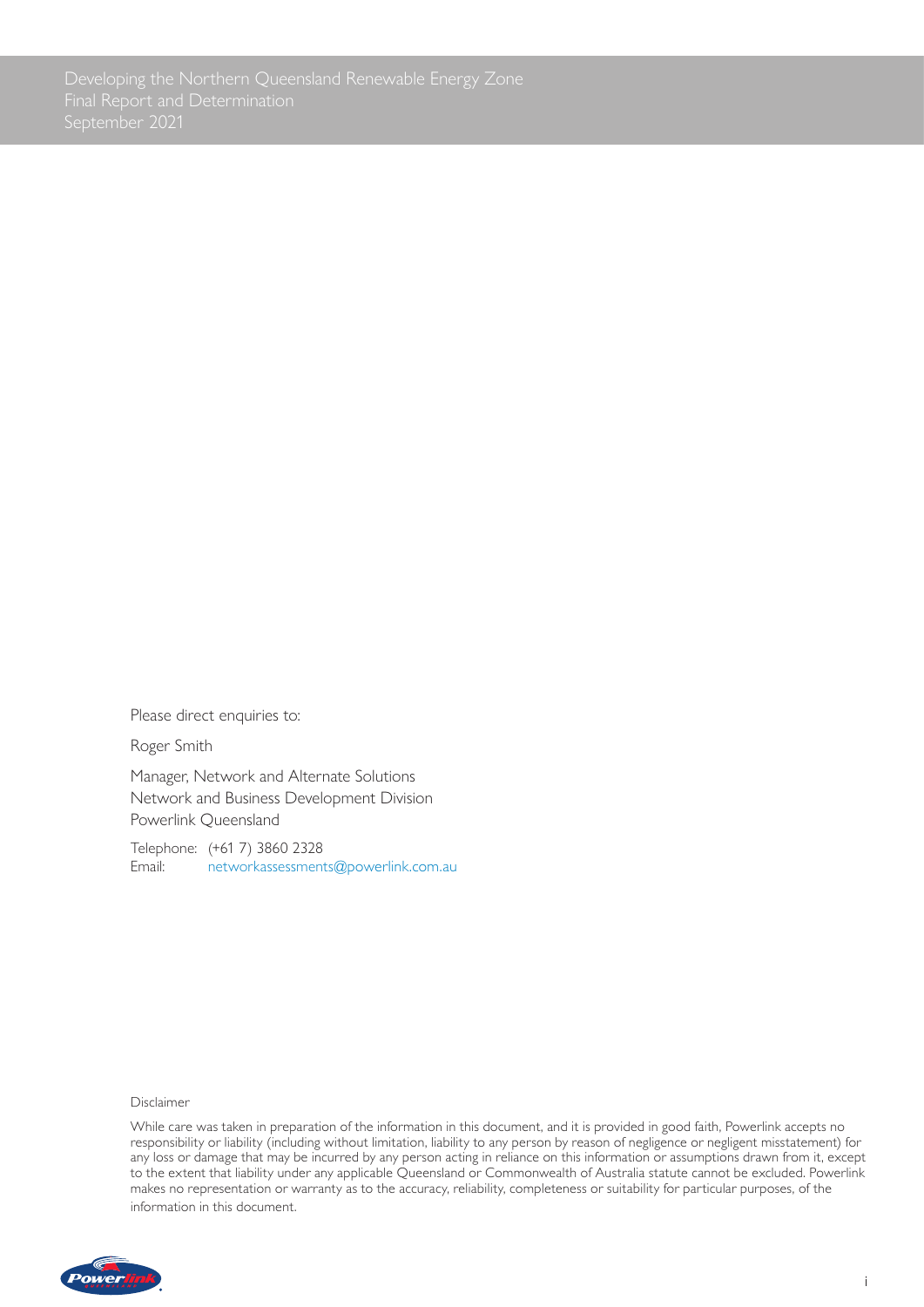### **Contents**

| Т. |            |  |
|----|------------|--|
| 2. | 2.1<br>2.2 |  |
| 3. |            |  |
| 4. |            |  |
| 5. |            |  |
| 6. |            |  |
| 7. | 7.1        |  |
| 8. |            |  |
| 9. |            |  |
|    |            |  |
|    |            |  |
|    |            |  |

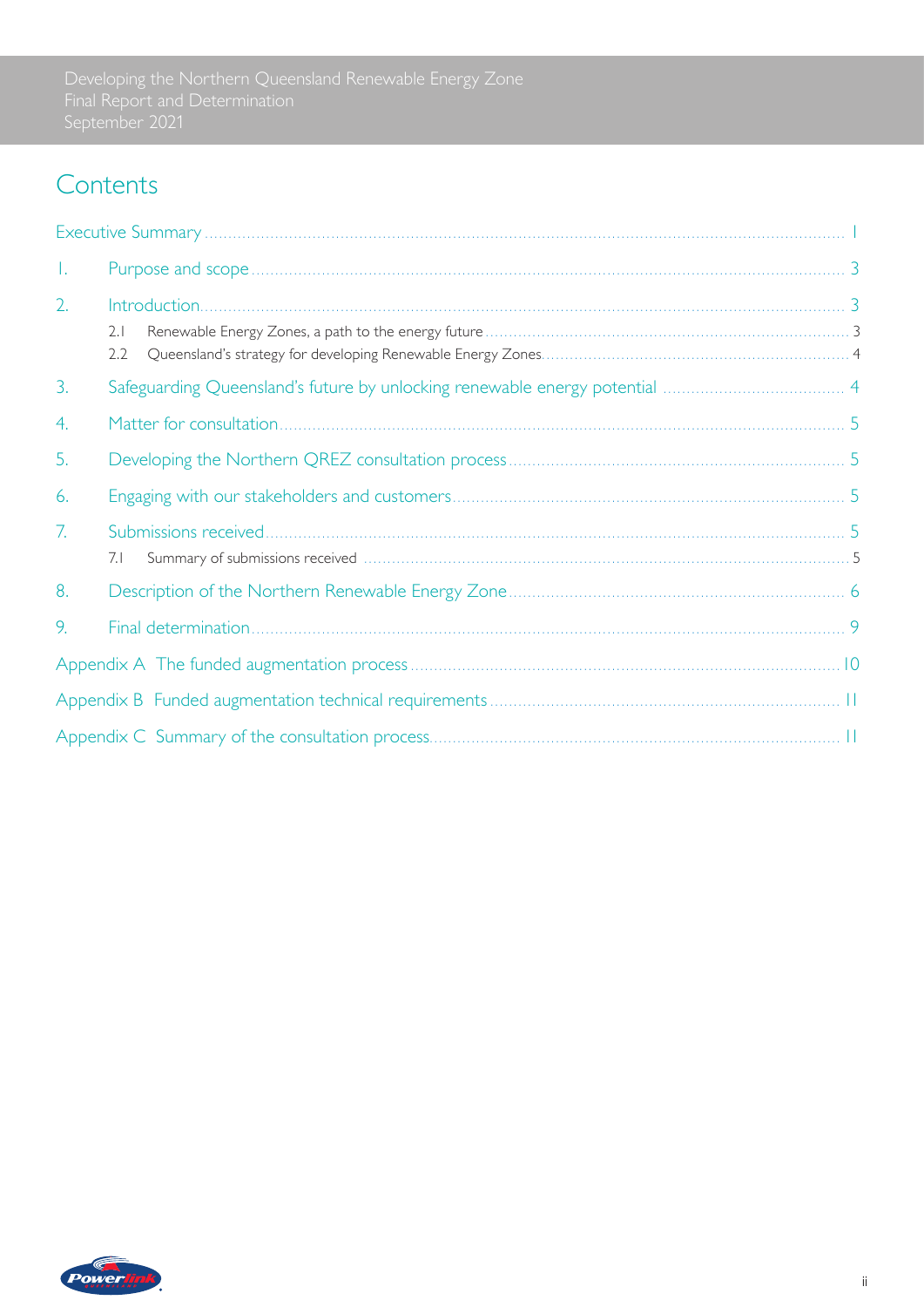### <span id="page-3-0"></span>Executive Summary

Powerlink Queensland (Powerlink) is a Transmission Network Service Provider (TNSP) in the National Electricity Market (NEM) that owns, develops, operates and maintains Queensland's high-voltage electricity transmission network.

The publication of this Final Report and Determination (Final Report) concludes the funded augmentation consultation process undertaken by Powerlink in accordance with the requirements of the criteria and procedures set out in Sections 5.18 and 8.9 of the National Electricity Rules.

### Initiating a path to Queensland's energy future

Our energy system is rapidly transforming, underpinned by much greater levels of Variable Renewable Energy (VRE) generation which continues to grow as technologies evolve and the uptake of distributed renewable energy resources such as rooftop solar increases.

As Queensland is rich in a diverse range of renewable resources – solar, wind, geothermal, biomass and hydro, it is an attractive location for large-scale VRE generation development projects, creating considerable interest from all over the world. This provides an opportunity for the efficient and coordinated development of renewable energy sources and associated electricity infrastructure in specified geographic areas known as Renewable Energy Zones (REZ).

In August 2020, the Queensland Government committed \$145 million to establish three REZ in Queensland. The Queensland Renewable Energy Zones (QREZ) will be located in Northern (which includes the Far North Queensland region), Central and Southern Queensland. This coordinated approach will safeguard Queensland's future by addressing energy transformation, deliver a reliable, secure and affordable energy supply to Queenslanders and support the Queensland Government's target of 50% renewable energy by 2030.

It was further announced in May 2021 that the Queensland Government would direct \$40 million of this committed funding in transmission line infrastructure to establish the Northern QREZ, with Neoen's Kaban Wind Farm identified as the foundational proponent. Powerlink has also committed \$5 million of regulated capital investment to the establishment of the QREZ, the benefits of which exceed Powerlink's commitment.

### Developing the Northern QREZ Consultation

Powerlink commenced the first stage of the Developing the Northern Queensland Renewable Energy Zone funded augmentation consultation process in June 2021, issuing a Notice of Consultation (Notice) and Consultation Paper to the Australian Energy Market Operator (AEMO), Registered Participants and interested parties (Consulted Persons). Submissions closed on 6 August 2021.

The matter for consultation was to call for submissions in relation to the proposed augmentation to develop a Renewable Energy Zone in North Queensland and to seek feedback on whether there were any other matters which could reasonably be considered as part of the development of the Northern QREZ.

After an assessment of the submissions received and subsequent meetings with Consulted Persons, Powerlink commenced Stage 2, issuing the Draft Report and Determination (Draft Report) in late August 2021. Submissions to the Draft Report closed on 13 September 2021.

This Final Report is the third and final stage of the funded augmentation process.

### Proposed transmission network augmentation works to establish the Northern QREZ

The proposed augmentation to develop the Northern QREZ is to establish a third 275kV connection into Woree Substation, with all associated works to commence Quarter 4 2021 and to be completed by November 2023. The scope of work includes:

- conversion of one side of the coastal 132kV double circuit transmission line to permanently operate at 275kV as the third transmission line between Ross and Woree substations with an associated line reactor at the Woree Substation end
- establishment of a 275kV bus at Woree Substation
- construction of a 275kV bay at Ross Substation and
- installation of a 275/132kV transformer at Tully Substation.

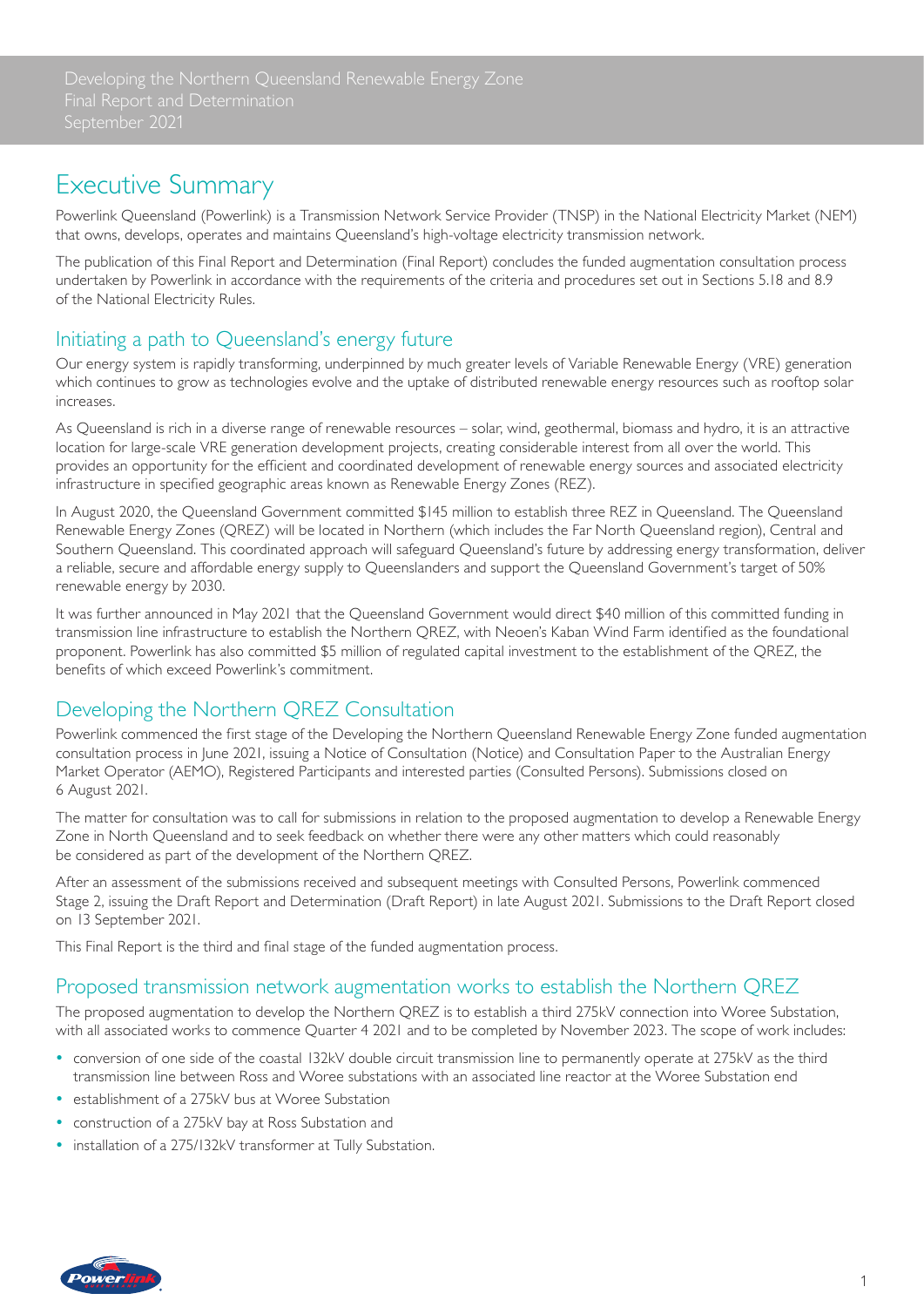### Engagement with Powerlink's Customer Panel

Powerlink works collaboratively with its Customer Panel who were made aware of the commencement of this consultation. As this is the first time a funded augmentation has been undertaken, Powerlink took the opportunity to discuss and clarify any questions with regard to consultation process.

#### Submissions received

Four submissions were received in response to the Notice and Consultation Paper (Stage 1), one of which was confidential.

All submissions received were supportive of the development of the Northern QREZ. More detailed discussion on the submissions and matters raised is noted within this Final Report.

The three non-confidential submissions from Bioenergy Australia, CS Energy and SolarCitizens, have been made available on Powerlink's website.

While no meetings were specifically requested by Consulted Persons as part of the consultation process, in order to provide context and enable meaningful conversations given their submissions, Powerlink held meetings with:

- SolarCitizens on 30 July 2021
- a confidential party on 18 August 2021.

Powerlink did not receive any submissions in response to the publication of the draft Final Report and Determination (Draft Report, Stage 2) which closed on 13 September 2021.

#### Conclusion

Based on the submissions received and consequent meetings with Consulted Persons during the consultation process, Powerlink has assessed that there are not any other matters which require consideration as part of the development of the proposed Northern QREZ.

### Final determination

Given the technical and economic analysis undertaken and the positive and supportive nature of the submissions received and meetings undertaken during the consultation process, Powerlink considers that the proposed transmission network augmentation to increase the hosting capacity in North Queensland will provide an opportunity for the efficient and coordinated development of renewable energy sources in the region. In turn, this will encourage future growth in industry and employment and support local communities.

The development of the Northern QREZ will also provide a reliable, secure and affordable energy supply to Queenslanders while supporting the Queensland Government's target of 50% renewable energy by 2030.

Powerlink's draft determination, to enable the development of the Northern QREZ by establishing a third 275kV connection into Woree Substation by November 2023, has been adopted without change as the final determination.

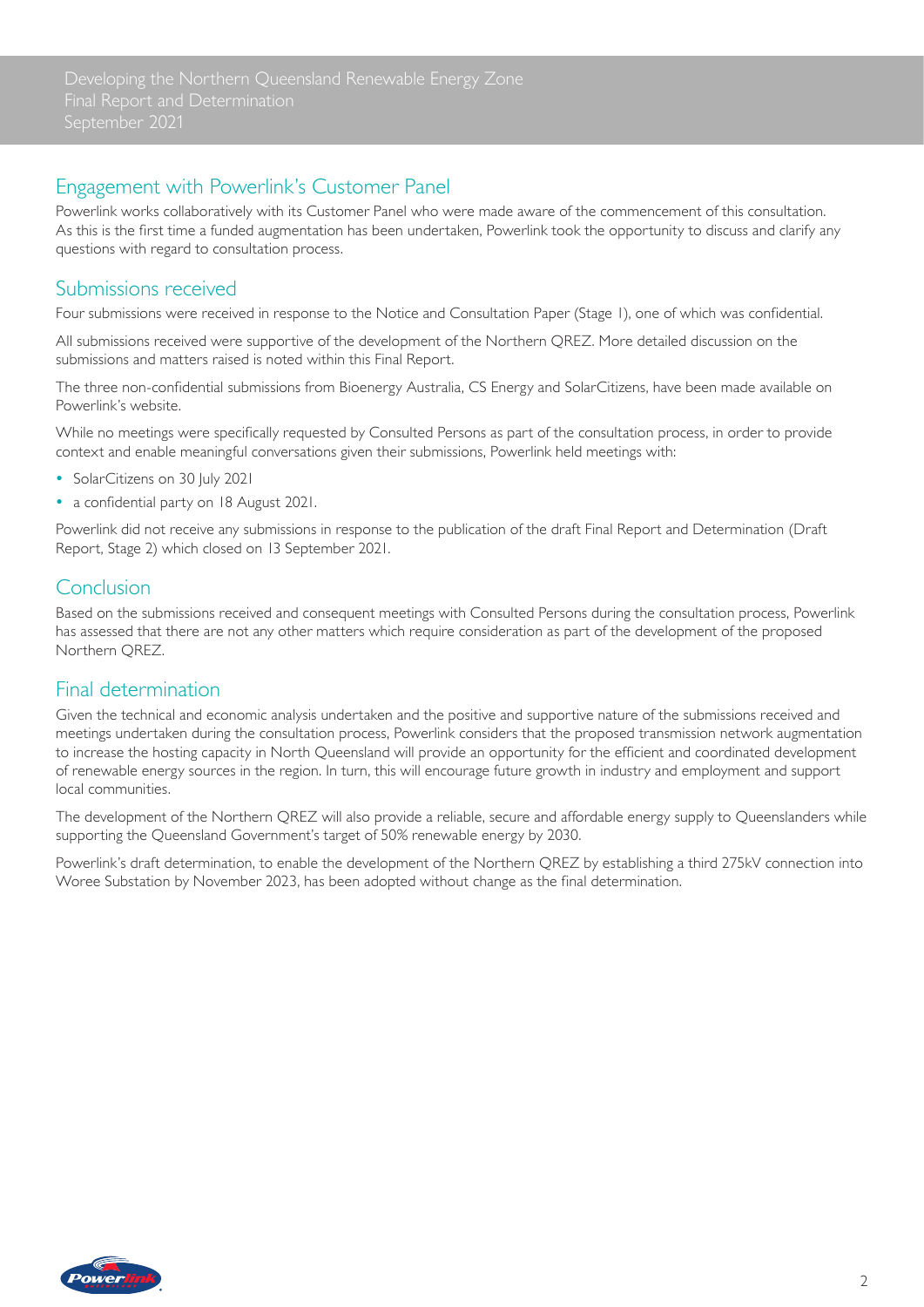### <span id="page-5-0"></span>1. Purpose and scope

Powerlink Queensland (Powerlink) is a Transmission Network Service Provider (TNSP) in the National Electricity Market (NEM) that owns, develops, operates and maintains Queensland's high-voltage electricity transmission network.

A funded augmentation is defined in the National Electricity Rules (Rules) as a transmission network augmentation for which the Transmission Network Service Provider (TNSP) is not entitled to receive regulated revenue. Given the proposed development of a Northern Queensland Renewable Energy Zone falls into this category as it is primarily funded by the Queensland Government, Powerlink is required to and welcomes the opportunity to undertake a public consultation which has been conducted in accordance with the criteria and procedures set out in Sections 5.18 and 8.9 of the Rules.

This consultation falls outside the bounds of the Regulatory Investment Test for Transmission (RIT-T) due to the external nature of the funding provided which will facilitate non-regulated opportunities and developments in Far North Queensland. This, in turn, will support the broader community in the region. Unlike the RIT-T, a funded augmentation consultation does not require a cost-benefit analysis to justify the project nor does it seek non-network or alternate solutions to replace or defer the proposed augmentation given the funding source<sup>1</sup>.

This Final Report and Determination (Final Report) concludes the funded augmentation consultation process undertaken by Powerlink in accordance with the requirements of the criteria and procedures set out in Sections 5.18 and 8.9 of the National Electricity Rules (the Rules).

### 2. Introduction

Our energy system is rapidly transforming, underpinned by much greater levels of Variable Renewable Energy (VRE) generation which continues to grow as technologies evolve and the uptake of distributed renewable energy resources such as rooftop solar increases.

Queensland is rich in a diverse range of renewable resources – solar, wind, geothermal, biomass and hydro. This makes Queensland an attractive location for large-scale VRE generation development projects, creating considerable interest from all over the world. A more coordinated approach to the development of generation and transmission is the logical next step to more efficiently and economically address the challenge of energy transformation.

### 2.1 Renewable Energy Zones, a path to the energy future

The Rules describe a Renewable Energy Zone (REZ) as a geographic area proposed for the efficient development of renewable energy sources and associated electricity infrastructure<sup>2</sup>. REZ development may involve expanding the transmission network into a REZ or augmenting the capacity of an existing transmission line to increase hosting capacity. This would then facilitate the connection of multiple VRE projects to the transmission network or enable the development of connection hubs to more economically support clusters of VRE projects through economies of scale.

Identifying optimal locations for potential REZ<sup>3</sup> requires consideration of a range of criteria including:

- energy source potential
- infrastructure availability and access
- stakeholder and local authority support
- environmental suitability and
- economic and community benefits.

In addition, REZ are likely to be more cost effective than the creation of multiple connection paths to the transmission network as infrastructure sharing reduces the need for asset duplication.

Identifying REZ to establish priority areas for the development of VRE projects will enable transmission networks to better meet the needs and expectations of customers now and into the future.

<sup>3</sup> Although the REZ concept is aimed at identifying priority areas for development, it is not intended to preclude the development of VRE projects outside the targeted zones.



To enable the technical integration of the proposed QREZ into the transmission network, Powerlink has committed to \$5 million of capital works, which fall beneath the RIT-T cost threshold of \$6 million. The proposed regulated capital expenditure has been assessed as prudent given that the market benefits exceed the proposed expenditure.

The Rules Version 166, 3 June 2021 page 540.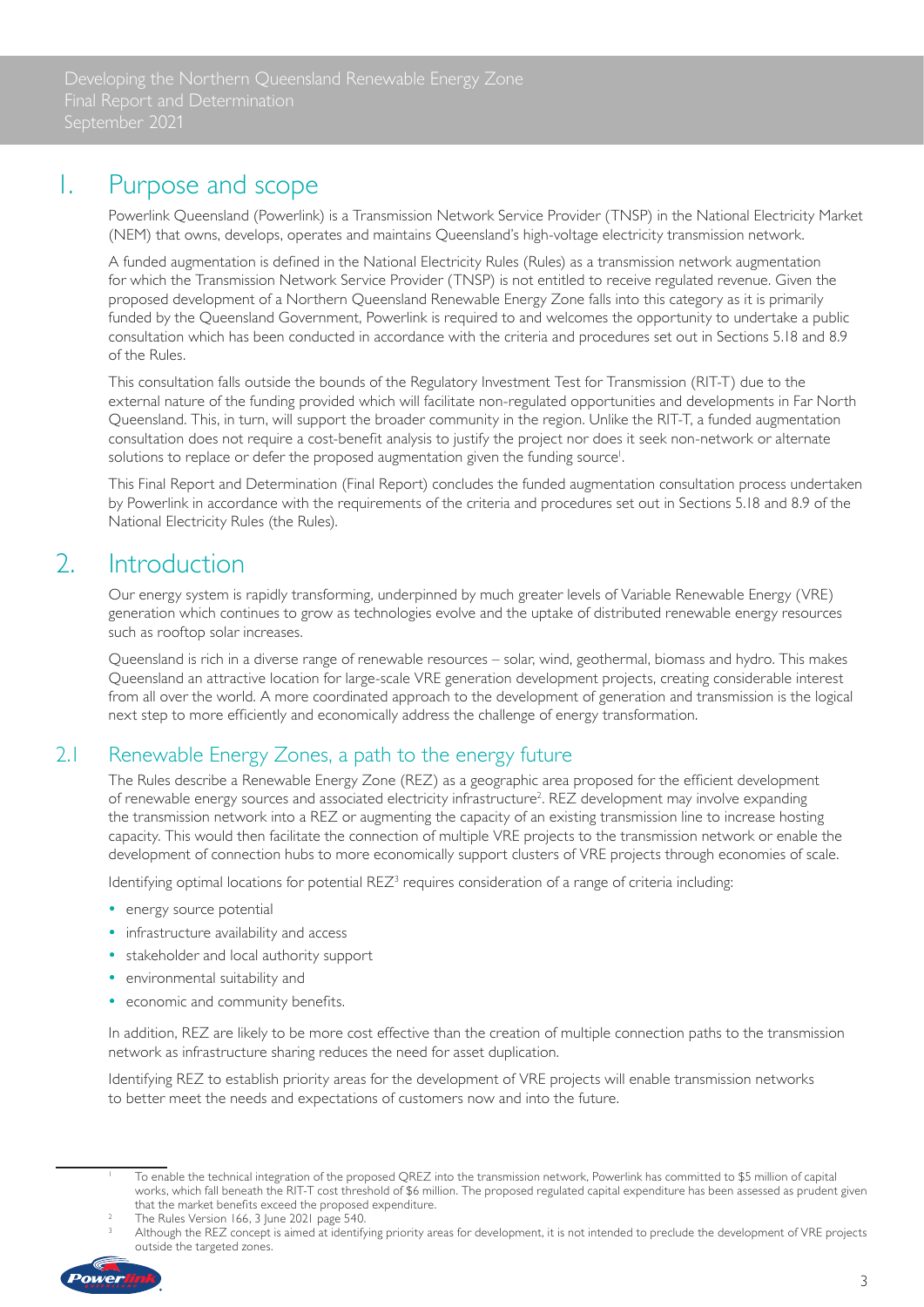### <span id="page-6-0"></span>2.2 Queensland's strategy for developing Renewable Energy Zones

In August 2020 the Queensland Government committed \$145 million to establish three REZs in Queensland due to the availability of high quality renewable resources in those regions. The Queensland Renewable Energy Zones (QREZ) will be located in Northern (which includes the Far North Queensland region), Central and Southern Queensland.

Given the quality of wind resources available in Far North Queensland, resulting in high investor interest in the region, a Northern QREZ will encourage economic growth and ultimately assist in putting downward pressure on electricity prices. The strategic development of the proposed Northern QREZ provides an opportunity to optimise and coordinate investment in transmission and generation infrastructure in such a way as to support both industry and local communities in the region.

Moving forward, this strategic and coordinated approach to the development of QREZ will realise previously unidentified synergies between transmission and generation investment in Queensland. In turn, this will ensure a reliable, secure and affordable energy supply to Queenslanders while supporting the Queensland Government's target of 50% renewable energy by 2030.

### 3. Safeguarding Queensland's future by unlocking renewable energy potential

Powerlink has been working with the Queensland Government on strategies to identify opportunities to unlock renewable energy potential in Queensland. This is expected to facilitate a more diverse generation profile and lower the cost of connecting new VRE projects in the State. Development of the strategy included consideration of the existing transmission network topography in Far North Queensland, particularly the coastal 132kV double circuit transmission line between Ross and Woree substations which, with modification, has the potential to enable more hosting capacity for renewable generation.

In [May 2021](https://www.epw.qld.gov.au/about/initiatives/renewable-energy-zones) it was announced that the Queensland Government would direct \$40 million of the committed funding in transmission line infrastructure to establish a QREZ in North Queensland, with Neoen's Kaban Wind Farm identified as the foundational proponent. Powerlink has also committed approximately \$5 million of regulated capital investment to the establishment of the QREZ, the benefits of which exceed Powerlink's commitment.

The proposed transmission augmentation works are to energise one side of the existing 132kV coastal double circuit transmission line, originally constructed to accommodate transmission at 275kV. This results in the establishment of a third 275kV transmission line into Woree.

This coordinated approach to transmission and generation infrastructure development will:

- safeguard Queensland's future by addressing energy transformation
- deliver a reliable, secure and affordable energy supply to Queenslanders and
- support the Queensland Government's target of 50% renewable energy by 2030.

There are widespread benefits expected from the proposed coastal 275kV circuit upgrade including:

- releasing restricted operation of future generation
- increasing the generator hosting capacity by up to 500MW, opening up the Far North Queensland region for further investment4
- improving reliability to the Cairns area
- safeguarding Far North Queensland's electricity supply from the impacts of cyclonic conditions and
- enabling outages on the existing 275kV transmission lines north of the Ross Substation.



Without the coastal 275kV circuit upgrade future VRE generators (post Kaban Wind Farm) need additional investment in remediation to be compliant with their Generator performance Standards. These capital costs will significantly exceed the capital works that Powerlink is required to undertake as part of this upgrade.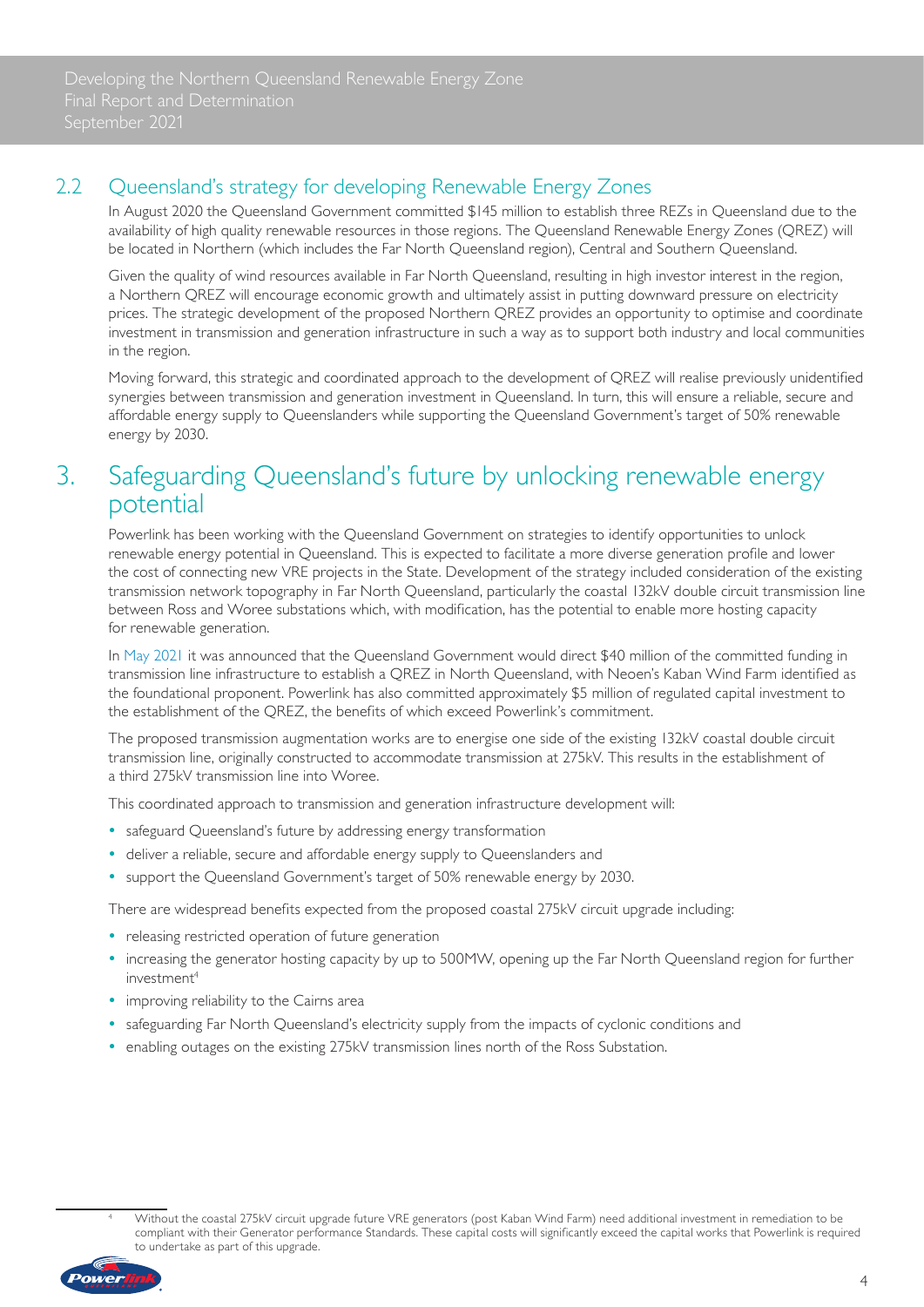### <span id="page-7-0"></span>4. Matter for consultation

The matter for consultation is to call for submissions in relation to the proposed augmentation to develop a Renewable Energy Zone in North Queensland and to seek feedback on whether there are any other matters which could reasonably be considered as part of the development of the Northern QREZ.

### 5. Developing the Northern QREZ consultation process

In June 2021, Powerlink Queensland (Powerlink) issued a Notice of Consultation "Developing the Northern Queensland Renewable Energy Zone" and Consultation Paper to the Australian Energy Market Operator (AEMO), Registered Participants and interested parties (Consulted Persons) commencing the first stage of consultation. Submissions closed on 6 August 2021.

After an assessment of the submissions received and subsequent meetings with Consulted Persons, Powerlink commenced Stage 2 of the consultation process, issuing the Draft Report and Determination (Draft Report) in late August 2021. Submissions to the Draft Report closed on 13 September 2021.

This Final Report is the third and final stage of the funded augmentation process which has been undertaken in accordance with the Rules consultation procedures<sup>5</sup> (refer to Appendix A).

### 6. Engaging with our stakeholders and customers

As the Jurisdictional Planning Body responsible for transmission network planning in Queensland, Powerlink recognises the importance of engaging with a diverse range of customers and stakeholders who have the potential to affect, or be affected by, Powerlink activities and/or investments. In particular, Powerlink works collaboratively with its Customer Panel in the normal course of business.

Powerlink's Customer Panel provides a face-to-face opportunity for customers and consumer representative bodies to give their input and feedback about Powerlink's strategic direction, decision making, processes and methodologies. It also provides Powerlink with a valuable avenue to keep customers and stakeholders better informed, and to receive feedback about topics of relevance. As this is the first time a funded augmentation has been undertaken, Powerlink took the opportunity to discuss and clarify any questions with regard to the consultation process.

### 7. Submissions received

During the first stage of consultation, four submissions were received in response to the Notice and Consultation Paper, one of which was confidential. All non-confidential submissions are available on Powerlink's website.

Powerlink did not receive any submissions in response to the draft Final Report during the second stage of consultation, which closed on 13 September 2021.

### 7.1 Summary of submissions received

#### *Bioenergy Australia*

Bioenergy Australia's submission is very supportive of the development of the Northern QREZ and other renewable energy zones in Queensland to facilitate the development of bioenergy, given the State's considerable bioenergy resources.

Bioenergy Australia's submission discusses the environmental, economic and regional opportunities and benefits anticipated as a result of the development of biofuelled electricity generation in Queensland and more broadly nationally. The submission also explores the existing barriers and the policy instruments which Bioenergy Australia consider will activate the development of bioenergy.

Powerlink supports the development of all types of energy projects requiring connection to the transmission network in Queensland and welcomes the support for the development of the Northern QREZ offered in Bioenergy Australia's submission. Given the broader context of the matters discussed in the submission, in particular the development of a Commonwealth Bioenergy Roadmap, Powerlink has strongly encouraged Bioenergy Australia to also lodge a submission with the Queensland Government as part of its public consultation on Queensland Renewable Energy Zones.

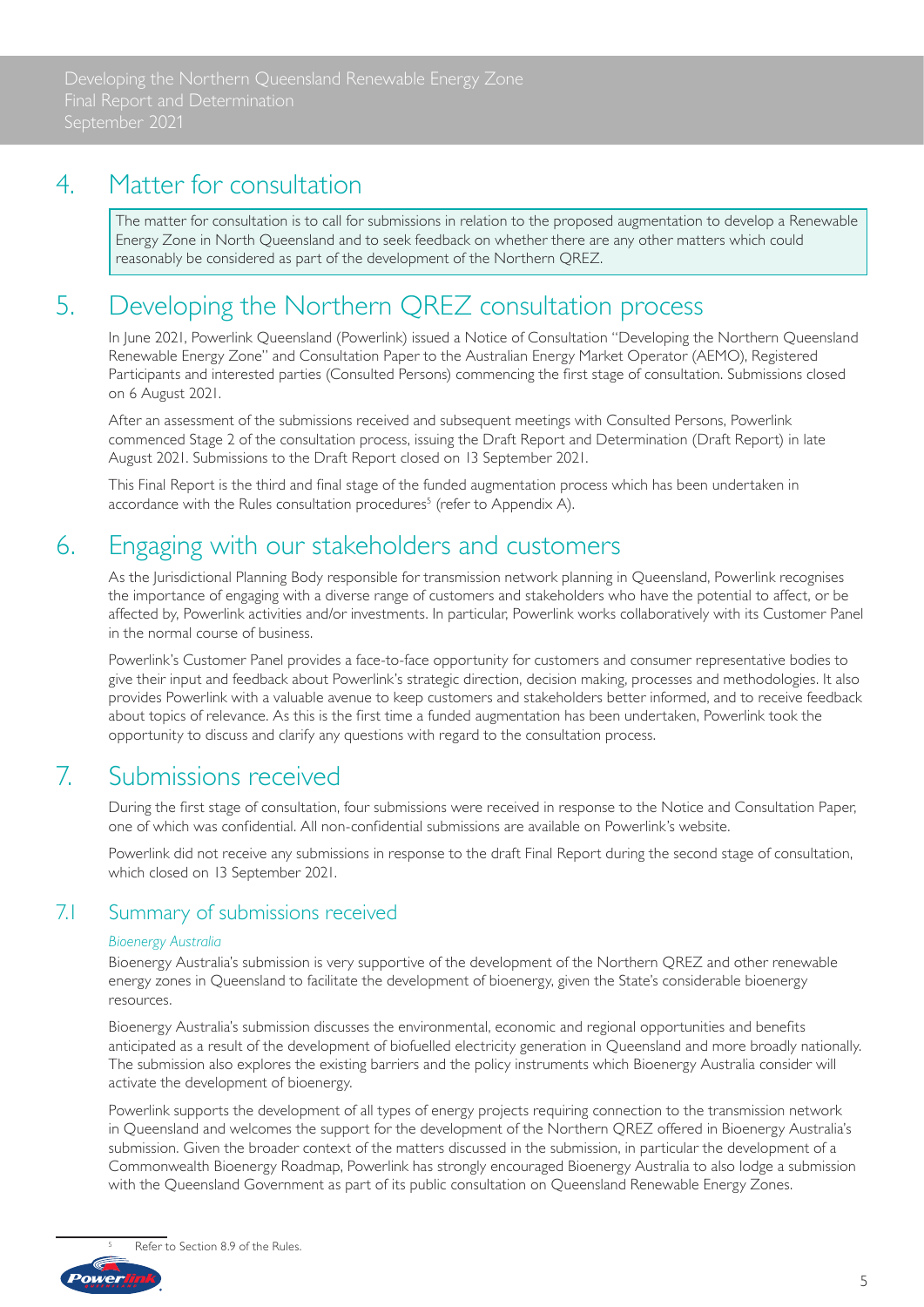#### <span id="page-8-0"></span>*CS Energy*

CS Energy supports the proposed transmission augmentation and recognizes the opportunities it provides in terms of unlocking the potential for new generation in the region as well as improving reliability of supply and increasing network resilience to Cairns and the surrounding communities.

CS Energy, a government owned corporation, supports the approach to the development of REZs 'with the onus on individual assets to fund connection to the network and remaining technology agnostic' noting that 'any learnings should be mirrored' in other QREZs. In addition, given that some regulated funding is associated with the development of the Northern QREZ, CS Energy encouraged transparency in the funded augmentation process.

As mentioned, Powerlink continues to support the development of all types of energy projects requiring connection to the transmission network in Queensland, including VRE projects. While the development of REZ increases the commercial attractiveness for new generation to connect in certain areas, the Rules set out the obligations, connection and access process and charging mechanism<sup>6</sup> which ensures that network connections costs are borne by the connecting party, protecting the interests of electricity consumers.

Powerlink welcomes the comment regarding the importance of transparency in this public consultation process and Section 8 provides additional information on the regulated funding component of the Northern QREZ.

#### *SolarCitizens*

SolarCitizens support the development of a Northern QREZ, although expressed concern that the proposed increase in capacity may not be sufficient to meet the anticipated growing demand in North Queensland.

On 30 July 2021 Powerlink met with SolarCitizens to discuss:

- the approach to the development of a Northern QREZ
- to clarify and share Powerlink's technical knowledge about the anticipated hosting capacity resulting from the proposed augmentation works set out in this consultation and
- how the proposed augmentation relates to the 2020 ISP future projects.

Powerlink explained the benefits of this investment in that it:

- utilises the latent capacity of the existing transmission network to increase hosting capacity and provides additional reliability of supply to Cairns
- has a relatively short implementation timeframe, and does not preclude additional investments to further increase capacity where justified
- allows for the connection of a foundational proponent.

Powerlink welcomed the opportunity to respond to questions and explain various elements of the investment while obtaining valuable customers' perspectives.

#### *Confidential submission*

Powerlink received a further supportive and confidential submission for the development of renewable energy resources in the Northern QREZ. Powerlink also held a meeting with the submitter to provide context to the consultation process and planning processes more broadly.

### 8. Description of the Northern Renewable Energy Zone

The proposed augmentation to develop the Northern QREZ (Refer to Figure 1) is to establish a third 275kV connection into Woree Substation, with all associated works to commence Quarter 4 2021 and to be completed by November 2023. The scope of work includes:

- conversion of one side of the coastal 132kV double circuit transmission line to permanently operate at 275kV as the third transmission line between Ross Woree
- construction of a 275kV bay at Ross Substation
- installation of a 275/132kV transformer at Tully Substation
- installation of a 275kV busbar at Woree Substation with associated bays and a line reactor.



Refer to Chapter 5 Part B and Chapter 6A of the Rules.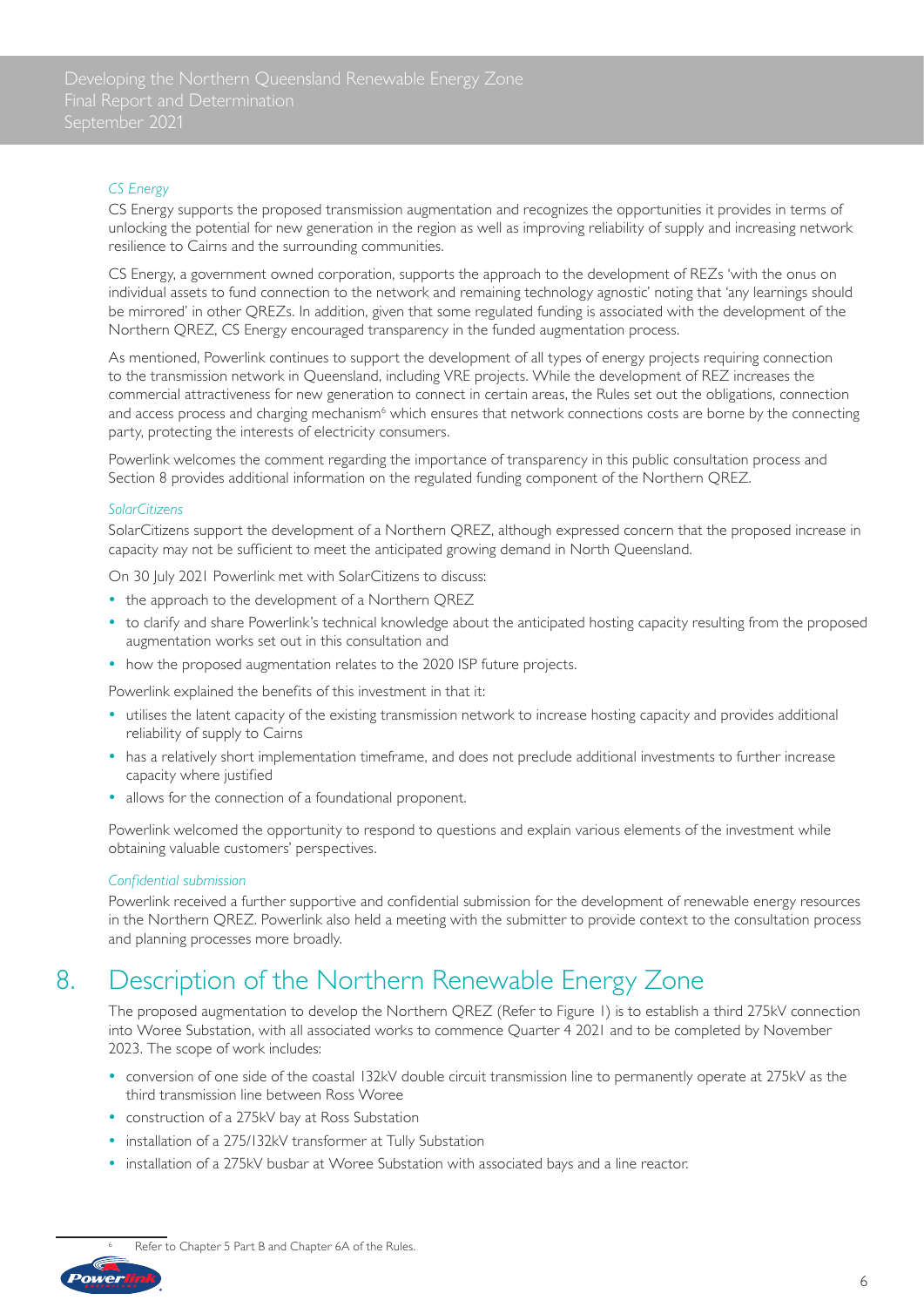The regulated capital cost of these works is estimated at approximately \$5 million. This falls beneath the RIT-T cost threshold of \$6 million. Powerlink has assessed the cost in accordance with its obligations under the Rules that all proposed augmentations provide a net economic benefit to all those who produce, consume and transport electricity in the market<sup>7</sup>. .

Without the 275kV upgrade, future VRE generators (post Kaban Wind Farm) will require additional investment in remediation to be compliant with Generator Performance Standards. In this context, the proposed capital expenditure has been assessed as prudent given that the benefits to the electricity market (as a whole) significantly exceed the cost of the capital works that Powerlink is required to undertake as part of this upgrade. Further, the market benefits associated with reduced network losses and improved reliability of supply to Cairns<sup>8</sup> are expected to result in additional benefits. Collectively, these will deliver positive long term benefits to electricity consumers.



#### Figure 1 Northern Queensland Renewable Energy Zone

Especially during severe storm activity where double circuit outages may occur and cyclone events.



Refer to the Rules Clause 5.12.1(b)(4).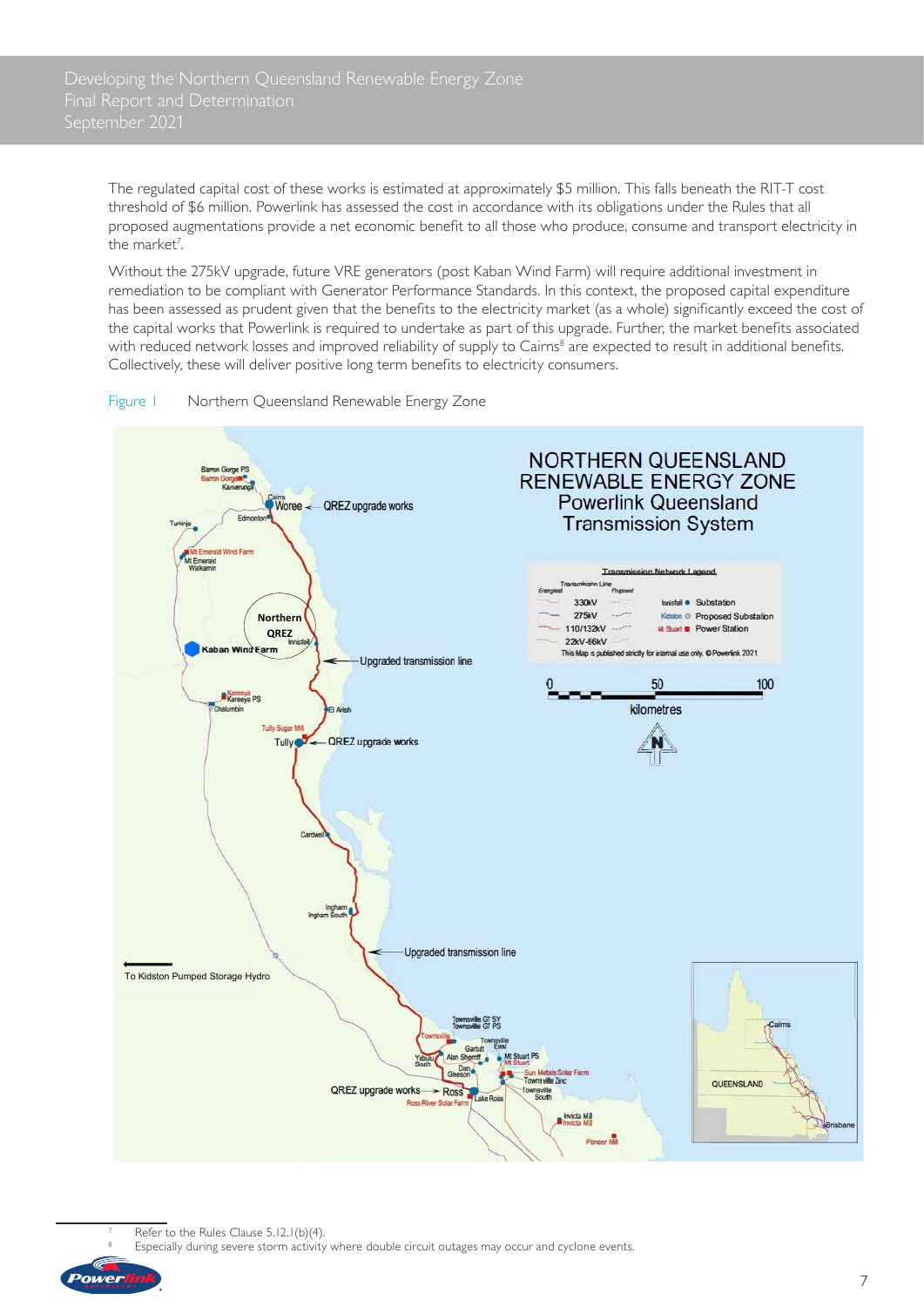The proposed transmission network topography is shown in Figure 2.

Figure 2 Proposed transmission network topography



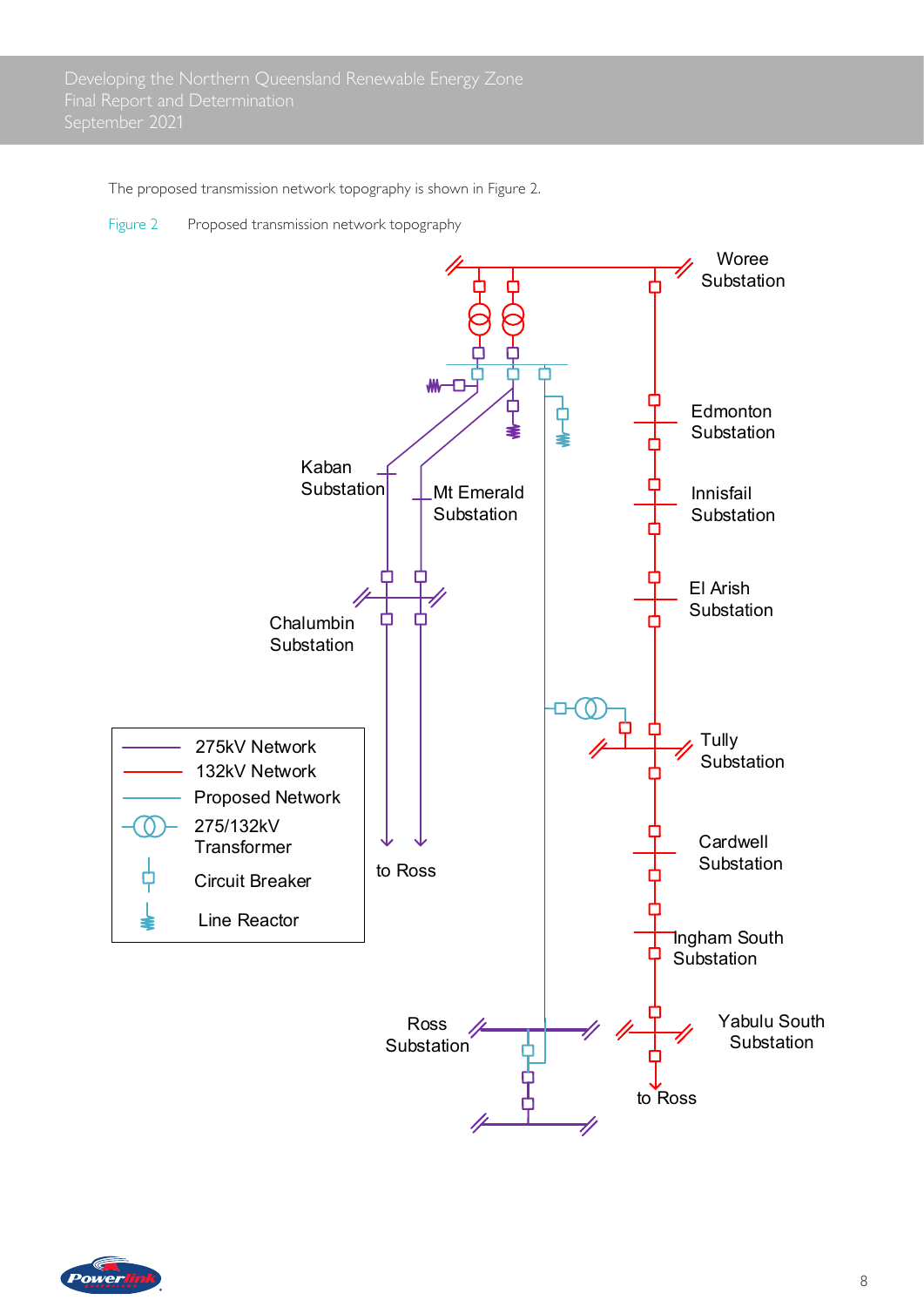### <span id="page-11-0"></span>9. Final determination

Given the technical and economic analysis undertaken and the positive and supportive nature of the submissions received and meetings undertaken as part of the consultation, Powerlink considers that the proposed transmission network augmentation to increase the hosting capacity in North Queensland will provide an opportunity for the efficient and coordinated development of renewable energy sources in the region. In turn, this will encourage future growth in industry and employment and support local communities.

The development of the Northern QREZ will also provide a reliable, secure and affordable energy supply to Queenslanders while supporting the Queensland Government's target of 50% renewable energy by 2030.

Powerlink's draft determination, to enable the development of the Northern QREZ by establishing a third 275kV connection into Woree Substation by November 2023, has been adopted without change as the final determination.

Powerlink will now proceed with the necessary processes to implement this final determination, with works to commence in Quarter 4 2021.

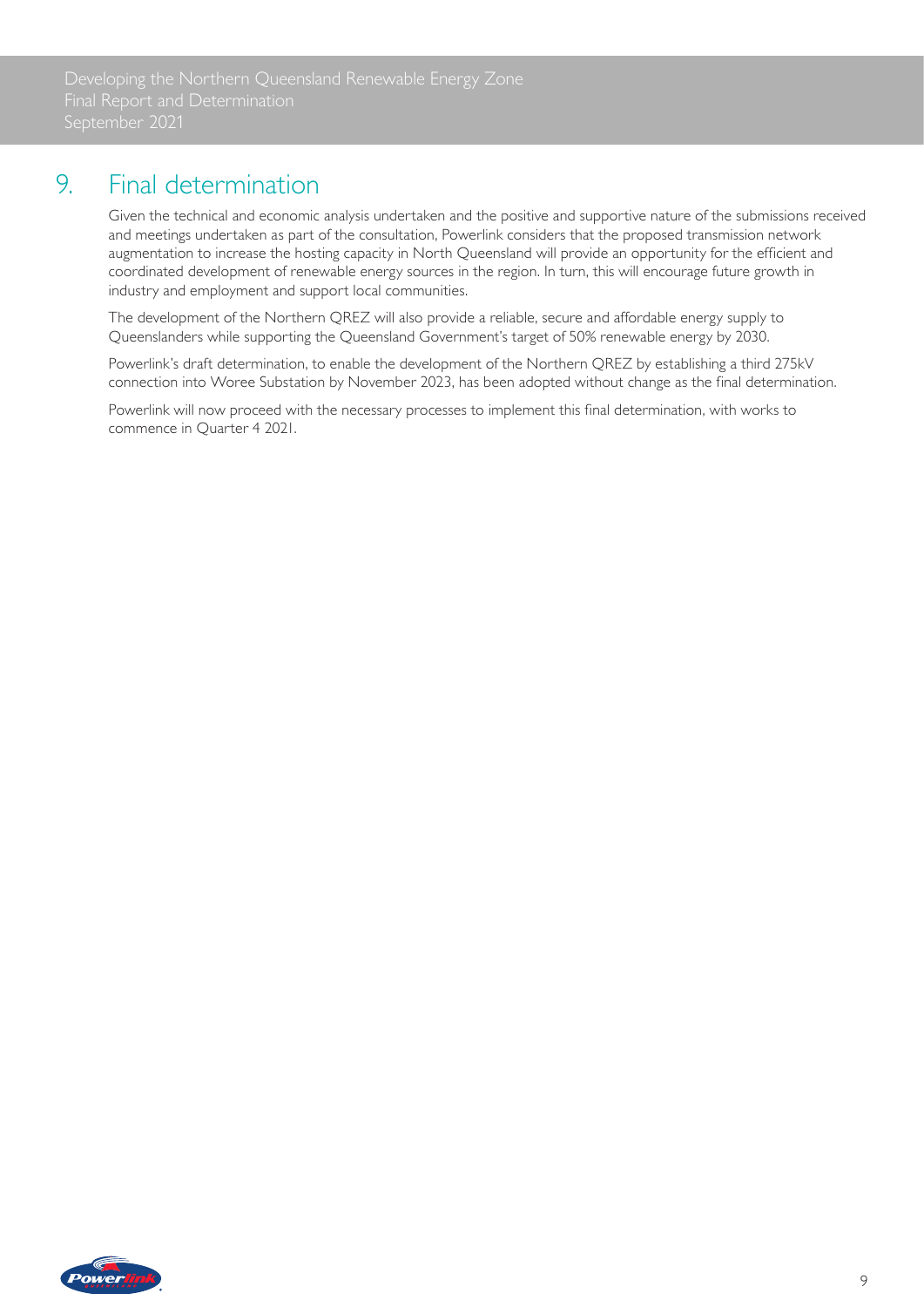<span id="page-12-0"></span>

### Appendix A The funded augmentation process

Figure A1: Funded augmentation consultation process



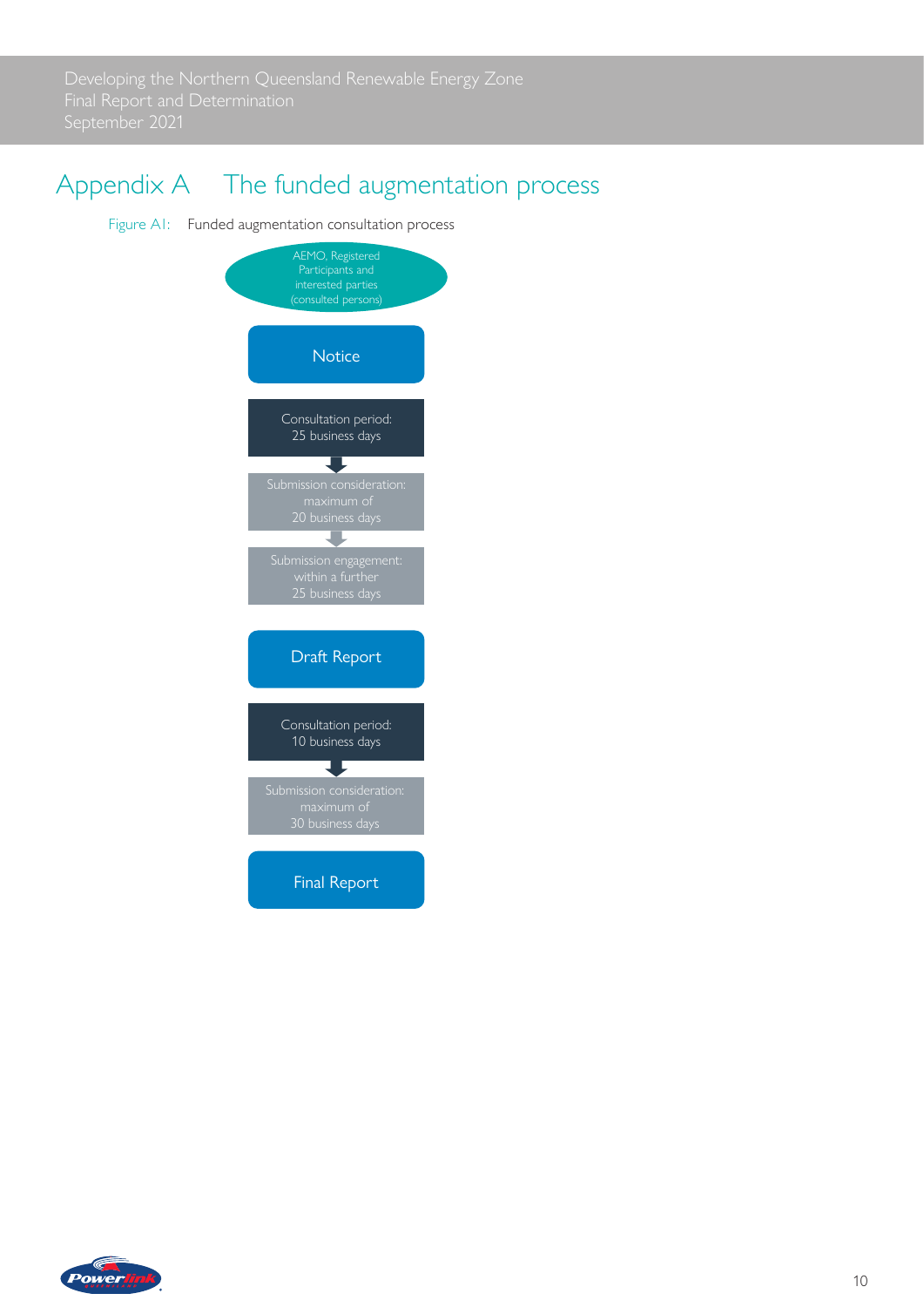### <span id="page-13-0"></span>Appendix B Funded augmentation technical requirements

#### The proposed augmentation maintains existing compliance obligations

Powerlink considers the proposed augmentation does not result in non-compliance with obligations in relation to other Transmission Network Users under the Rules<sup>9</sup>. It is expected the Northern QREZ will deliver positive benefits to Transmission Network Users<sup>10</sup> and the broader community by facilitating the development of high quality renewable energy resources and drive economic growth in the region.

#### Assessment of internetwork impacts

Powerlink considers the proposed augmentation is not likely to have a material internetwork impact<sup>11</sup> based on AEMO's criteria<sup>12</sup> and discussion with TransGrid. As a result, an augmentation technical report from AEMO was not required as part of the First Stage of Consultation<sup>13</sup>.

## Appendix C Summary of the consultation process

| Table 1: Summary of the consultation process                                  | Date              |
|-------------------------------------------------------------------------------|-------------------|
| Publication of Notice of Consultation and Consultation Paper                  | 28 June 2021      |
| Closing date for submissions in response to the Notice and Consultation Paper | 6 August 2021     |
| Publication of Draft Report                                                   | 26 August 2021    |
| Close date for submissions in response to the Draft Report                    | 13 September 2021 |
| Publication of Final Report                                                   | 17 September 2021 |

Clause  $5.18(b)(3)$  of the Rules.



 $\frac{9}{10}$  Clause 5.18(b)(2) of the Rules.

Refers to those parties such as customers, generators and Network Service Providers directly connected to the transmission network, defined in Chapter 10 (Glossary) in the Rules.<br>
<sup>11</sup> Clause 5.18(b)(3) of the Rules.<br>
<sup>12</sup> Continue 5.77 of the Rules.

Section 5.7.7 of the Rules.